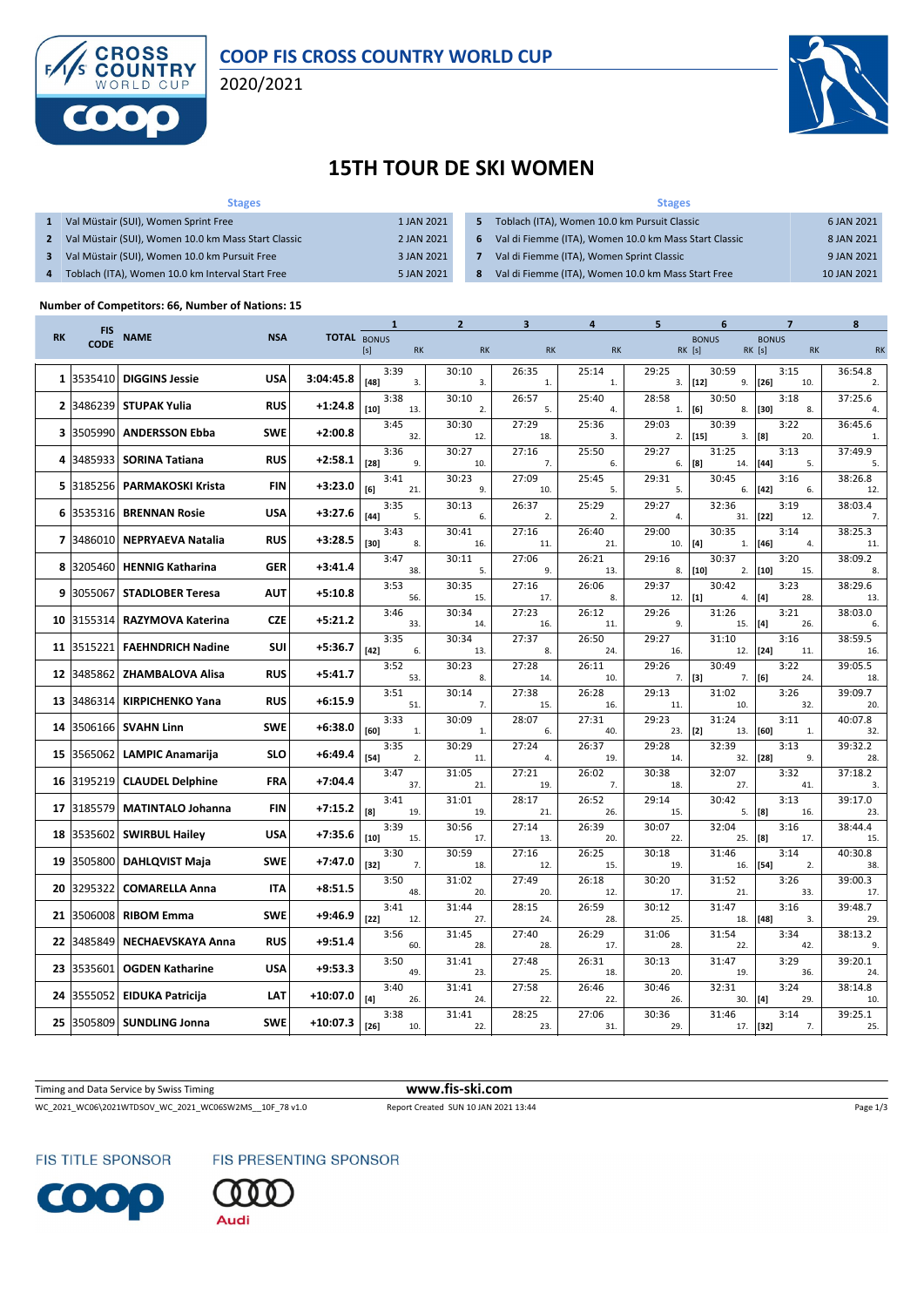

2020/2021



### **15TH TOUR DE SKI WOMEN**

|           | <b>FIS</b>  |                                    |            |                    | $\mathbf{1}$          | $\overline{2}$ | $\overline{\mathbf{3}}$ | 4               | 5                  | 6                             | $\overline{7}$                      | 8              |
|-----------|-------------|------------------------------------|------------|--------------------|-----------------------|----------------|-------------------------|-----------------|--------------------|-------------------------------|-------------------------------------|----------------|
| <b>RK</b> | <b>CODE</b> | <b>NAME</b>                        | <b>NSA</b> | <b>TOTAL BONUS</b> | [s]<br><b>RK</b>      | <b>RK</b>      | <b>RK</b>               | <b>RK</b>       |                    | <b>BONUS</b><br><b>RK</b> [s] | <b>BONUS</b><br>RK [s]<br><b>RK</b> | <b>RK</b>      |
|           | 26 3205491  | <b>FRAEBEL Antonia</b>             | <b>GER</b> | $+11:06.8$         | 3:51<br>50.           | 31:41<br>25.   | 28:17<br>31.            | 27:42<br>45.    | 30:22<br>35.       | 32:04<br>26. [6]              | 3:19<br>22.                         | 38:42.6<br>14. |
| 27        | 3205407     | <b>FINK Pia</b>                    | GER        | $+11:14.8$         | 3:47<br>41.           | 32:11<br>35.   | 27:55<br>32.            | 27:23<br>36.    | 30:33<br>32.       | 31:48<br>20.                  | 3:21<br>[6]<br>23.                  | 39:08.6<br>19  |
| 28        | 3486563     | <b>MATSOKINA Hristina</b>          | <b>RUS</b> | +11:26.3           | 3:42<br>[6]<br>23.    | 31:41<br>26.   | 28:29<br>30.            | 26:55<br>27.    | 30:16<br>24.       | 31:58<br>24.                  | 3:20<br>[8]<br>19.                  | 40:05.1<br>31. |
| 29        | 3435197     | <b>MARCISZ Izabela</b>             | POL        | +11:44.3           | 3:52<br>54.           | 31:48<br>29.   | 27:41<br>27.            | 26:49<br>23.    | 30:45<br>27.       | 32:45<br>34.                  | 3:25<br>31.                         | 39:25.1<br>26. |
| 30        | 3506079     | <b>LUNDGREN Moa</b>                | SWE        | +11:55.4           | 3:35<br>$[24]$<br>11. | 32:10<br>34.   | 28:14<br>29.            | 27:46<br>48.    | 30:48<br>38.       | 32:13<br>28.                  | 3:16<br>[8]<br>18.                  | 39:11.2<br>21. |
| 31        | 3295157     | <b>SCARDONI Lucia</b>              | ITA        | $+12:33.8$         | 3:48<br>43.           | 32:07<br>32.   | 28:06<br>34.            | 26:22<br>14.    | 30:23<br>21.       | 33:04<br>36.                  | 3:19<br>$[10]$<br>14.               | 40:20.6<br>35. |
| 32        |             | 3295370 FRANCHI Francesca          | IΤΑ        | +12:36.6           | 3:48<br>42.           | 31:49<br>30.   | 27:44<br>26.            | 27:11<br>32.    | 30:53<br>36.       | 33:14<br>38.                  | 3:29<br>38.                         | 39:14.4<br>22. |
|           |             | 33 3205422 PREUSSGER Julia         | <b>GER</b> | +13:20.3           | 3:52<br>55.           | 32:14<br>37.   | 28:20<br>38.            | 27:42<br>46.    | 30:17<br>33.       | 31:58<br>23.                  | 3:29<br>37.                         | 40:14.1<br>33  |
| 34        | 3535385     | <b>PATTERSON Caitlin</b>           | USA        | +13:26.7           | 3:53<br>57.           | 32:20<br>38.   | 27:58<br>35.            | 27:26<br>39.    | 31:10<br>39.       | 32:27<br>29.                  | 3:30<br>39.                         | 39:28.5<br>27. |
|           | 35 3515087  | van der GRAAFF Laurien             | SUI        | +15:03.8           | 3:44<br>[4]<br>30.    | 32:26<br>40.   | 29:34<br>47.            | 27:25<br>$=37.$ | 30:30<br>30.       | 32:44<br>33. [6]              | 3:15<br>21.                         | 40:21.6<br>36. |
| 36        |             | 3505998   OLSSON Moa               | <b>SWE</b> | +15:11.4           | 3:41<br>[8]<br>18.    | 32:09<br>33.   | 28:17<br>33.            | 27:02<br>29.    | 30:58<br>34.       | 33:41<br>40.                  | 3:25<br>[6]<br>25.                  | 40:58.2<br>41. |
| 37        | 3295439     | di CENTA Martina                   | ITA        | +16:37.6           | 3:58<br>61.           | 32:11<br>36.   | 29:08<br>43.            | 27:18<br>33.    | 31:23<br>40.       | 33:11<br>37.                  | 3:30<br>40.                         | 40:44.4<br>40. |
| 38        | 3535562     | KERN Julia                         | <b>USA</b> | +16:48.1           | 3:43<br>[6]<br>24.    | 32:40<br>41.   | 28:19<br>40.            | 26:50<br>25.    | 31:53<br>41.       | 34:43<br>42.                  | 3:15<br>$[10]$<br>13.               | 40:26.9<br>37. |
| 39        | 3155324     | JANATOVA Katerina                  | <b>CZE</b> | $+17:11.0$         | 3:37<br>[8]<br>17.    | 33:15<br>50.   | 28:41<br>45.            | 27:25<br>$=37.$ | 31:34<br>42.       | 34:14<br>41.                  | 3:22<br>[4]<br>27.                  | 40:00.8<br>30. |
| 40        |             | 3155270 HYNCICOVA Petra            | <b>CZE</b> | $+17:45.4$         | 3:47<br>40.           | 33:12<br>49.   | 28:57<br>50.            | 27:34<br>41.    | 31:25<br>43.       | 33:30<br>39.                  | 3:28<br>35.                         | 40:38.2<br>39. |
|           | 41 3295144  | <b>DEBERTOLIS Ilaria</b>           | <b>ITA</b> | $+18:52.3$         | 3:45<br>31.           | 33:40<br>52.   | 27:59<br>44.            | 27:02<br>30.    | 32:04<br>44.       | 35:28<br>43.                  | 3:25<br>[4]<br>30.                  | 40:19.1<br>34  |
|           |             | 3486820   FALEEVA Anastasiya       | <b>RUS</b> | WD                 | 3:59<br>63.           | 32:58<br>48.   | 30:39<br>54.            | 29:13<br>51.    | 31:04<br>45.       | 33:02<br>35.                  | 3:28<br>34.                         | <b>DNS</b>     |
|           | 3506154     | <b>KARLSSON Frida</b>              | <b>SWE</b> | WD                 | 3:37<br>$[46]$<br>4.  | 30:11<br>4.    | 26:44<br>3.             | 26:06<br>9.     | 29:52<br>$13.$ [5] | 31:05<br>11.                  | <b>DNS</b>                          |                |
|           | 3185551     | JOENSUU Jasmi                      | <b>FIN</b> | WD                 | 3:43<br>[8]<br>20.    | 31:56<br>31.   | 29:05<br>39.            | 27:19<br>34.    | 30:37<br>31.       | <b>DNS</b>                    |                                     |                |
|           | 3155249     | <b>NOVAKOVA Petra</b>              | <b>CZE</b> | WD                 | 3:43<br>[4]<br>29.    | 32:22<br>39.   | 28:16<br>37.            | 27:38<br>43.    | 30:53<br>37.       | <b>DNF</b>                    |                                     |                |
|           | 3195289     | <b>DOLCI Flora</b>                 | <b>FRA</b> | WD                 | 3:59<br>62.           | 33:36<br>51.   | 28:51<br>51.            | 27:35<br>42.    | 33:10<br>47.       | <b>DNS</b>                    |                                     |                |
|           | 3195205     | <b>BENTZ Coralie</b>               | <b>FRA</b> | WD                 | 3:55<br>59.           | 33:49<br>53.   | 29:08<br>52.            | 27:39<br>44.    | 32:42<br>46.       | <b>DNS</b>                    |                                     |                |
|           | 3435202     | <b>KALETA Weronika</b>             | <b>POL</b> | WD                 | 3:46<br>34.           | 34:35<br>57.   | 31:12<br>55.            | 29:30<br>52.    | 33:23<br>48.       | <b>DNS</b>                    |                                     |                |
|           | 3055108     | <b>UNTERWEGER Lisa</b>             | <b>AUT</b> | <b>WD</b>          | 3:46<br>36.           | 32:43<br>42.   | 28:45<br>42.            | 27:46<br>47.    | <b>DNF</b>         |                               |                                     |                |
|           |             | 3295000 BROCARD Elisa              | <b>ITA</b> | WD                 | 3:43<br>28.           | 33:53<br>55.   | 28:21<br>49.            | 27:19<br>35.    | <b>DNS</b>         |                               |                                     |                |
|           | 3185447     | <b>LYLYNPERA Katri</b>             | <b>FIN</b> | WD                 | 3:46<br>35.           | 32:47<br>45.   | 28:55<br>46.            | 28:35<br>50.    | <b>DNS</b>         |                               |                                     |                |
|           |             | 3195313   LATUILLIERE Enora        | FRA        | WD                 | 3:48<br>44.           | 34:13<br>56.   | 28:55<br>53.            | 27:59<br>49.    | <b>DNS</b>         |                               |                                     |                |
|           |             | 3205434 KREHL Sofie                | <b>GER</b> | WD                 | 3:40<br>$[4]$<br>27.  | 32:45<br>44.   | 27:54<br>36.            | <b>DNS</b>      |                    |                               |                                     |                |
|           | 3205305     | <b>GIMMLER Laura</b>               | <b>GER</b> | WD                 | 3:48<br>45.           | 32:43<br>43.   | 28:27<br>41.            | <b>DNS</b>      |                    |                               |                                     |                |
|           | 3535304     | <b>CALDWELL HAMILTON</b><br>Sophie | <b>USA</b> | WD                 | 3:40<br>[8]<br>16.    | 32:49<br>46.   | 29:25<br>48.            | <b>DNS</b>      |                    |                               |                                     |                |
|           |             |                                    |            |                    |                       |                |                         |                 |                    |                               |                                     |                |

Timing and Data Service by Swiss Timing **www.fis-ski.com**

WC\_2021\_WC06\2021WTDSOV\_WC\_2021\_WC06SW2MS\_\_10F\_78 v1.0 Report Created SUN 10 JAN 2021 13:44 Page 2/3

FIS TITLE SPONSOR